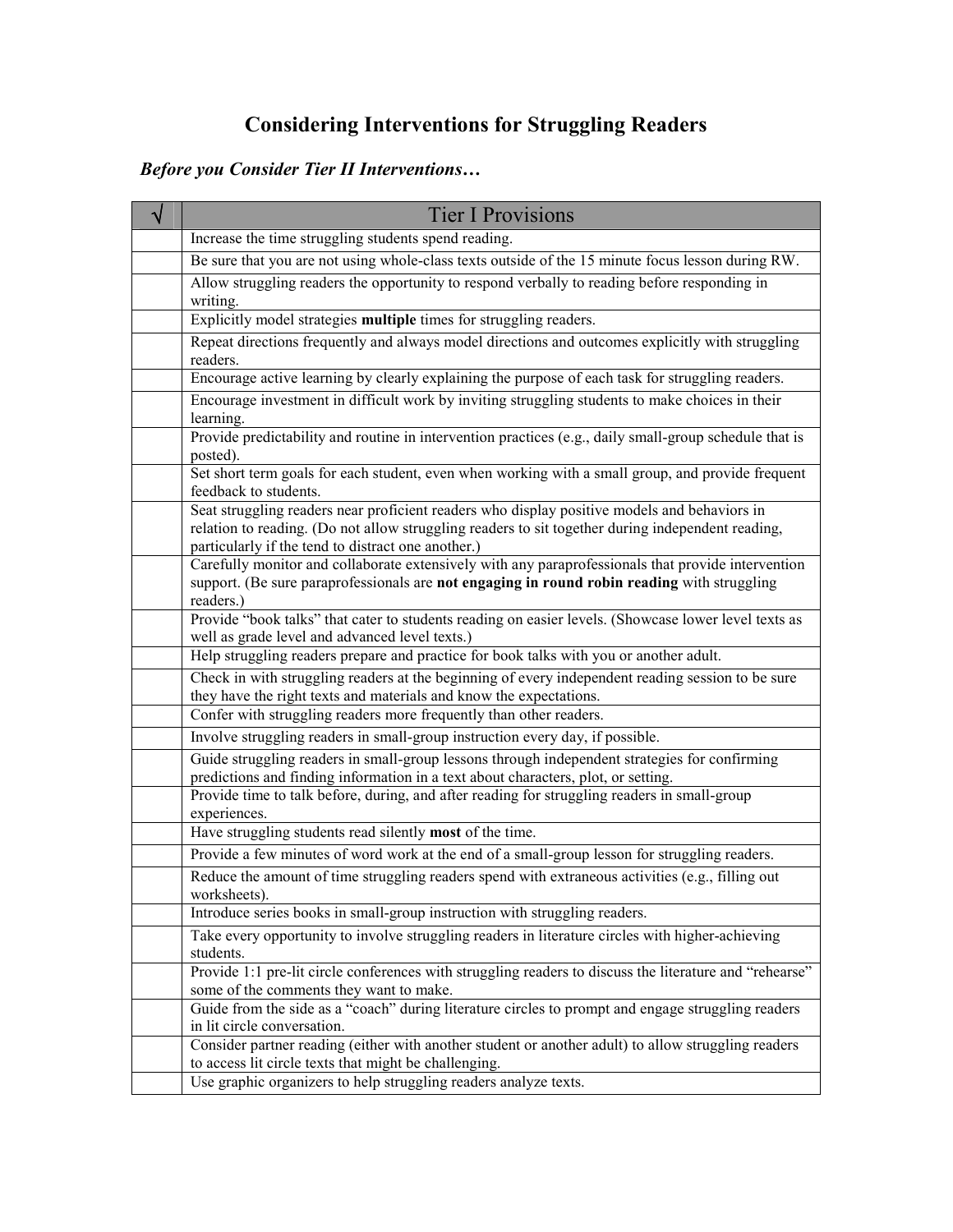# Examples of Tier I Interventions

#### Guided Reading

Create a small group that includes students that share a common reading level. All students will read the same text in a guided reading group. Provide a brief focus lesson to the small group that matches the specific needs of students in the group. Release the students to read and apply the focus of the lesson while you circulate through the group. Listen and guide from the side (confer quietly) with each student. Students should read the text in entirety during the session.

#### Strategy Groups

Create a small group that includes students sharing a common strategy need. These students may or may not share a common reading level. Provide a brief focus lesson (5- 10 minutes) to the small group around the strategy or skill. The lesson may or may not include a text. Release the students to read and apply the strategy independently in the group setting. Guide from the side while listening and conferring with each student during the session. The text may or may not be read in entirety during the session. Regularly monitor the progress of the group to determine whether regrouping is appropriate.

#### Literature Circles

Allow students to select the text the small-group will read. The focus of a literature circle is development of comprehension strategies, verbalizing understandings in a conversation, acquiring the language to talk about texts, recognizing themes, or building excitement around reading.

#### Develop cloze passages from read aloud or independent texts.

Photocopy a substantial passage from the text and white-out every  $5<sup>th</sup>$  word in a section or on the whole page (depending on the amount of print). Draw a line in the whited-out spaces to indicate a missing word. Model the way you predict the deleted words. Next, have students predict deleted words. After, discuss the strategies or kinds of information they used to make their predictions. Reveal the words you actually deleted and discuss what additional strategies or information they might need to reinsert the deleted words accurately.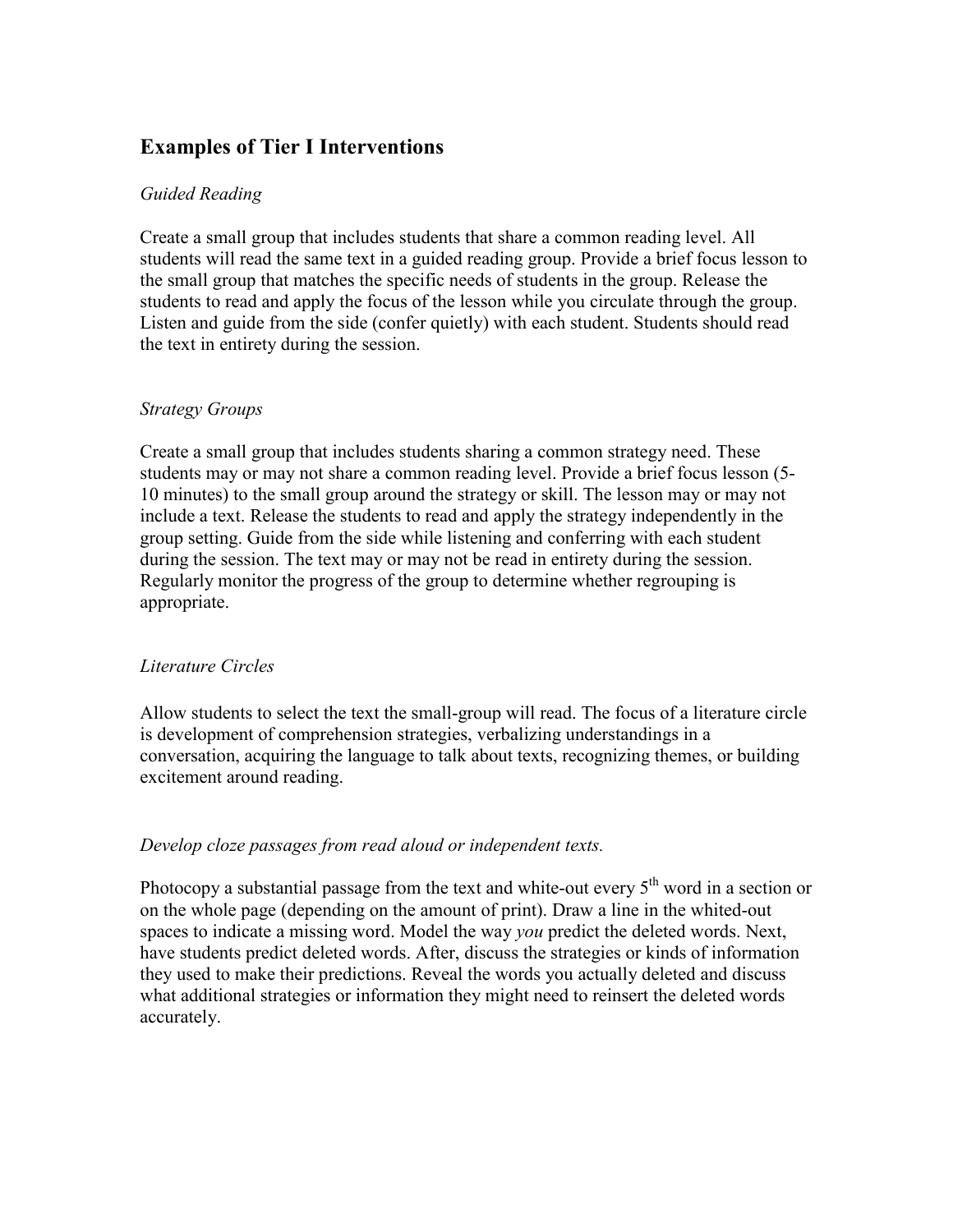#### Develop modified cloze passages from authentic text.

Photocopy a passage from a text read by a small group. White-out words in the passage leaving only the initial letter in the word or a cluster of letters. In this way, students become more conscious of how they attend to visual clues in relation to meaning and structure. Model the way *you* predict the deleted words. Next, have students predict deleted words based on text or visual clues. Discuss the strategies or kinds of information they use to make their predictions. Reveal the words and discuss what additional strategies or information would be helpful in predicting the words.

### Develop modified cloze passages from big books.

Use sticky notes to cover words in the passage. Cover either whole words or parts of words (leaving the initial letter or cluster of letters). Model the way you predict the covered words. Next, have students predict covered words based on text or visual clues. Discuss the strategies or kinds of information they use to make their predictions. Reveal the words by removing the sticky notes. Discuss what additional strategies or information would be helpful in predicting the words.

### Paired Reading

The student chooses a text and sits next to an adult (parent volunteer, paraprofessional, or teacher). Together, they read the text aloud at a comfortable rate. The reader signals the adult when ready to continue on independently. The adult joins in again immediately when needed. If the reader comes to an unknown word, the adult provides it right away. Continue this procedure daily for ten minutes each day.

## 4P Paired/Choral Reading

Begin a conferring session with a brief preview of the text. Both teacher and student begin reading aloud together. When ready, the student signals for the teacher to stop reading and proceeds to read aloud independently. When the student miscues, pause and wait until he/she reaches the end of the sentence. If the student does not self-correct the error, **prompt** to help the student successfully read the particular word or phrase in question. If this does not work, provide the word for the student and begin reading along with them again. When the student does self-correct a miscue, provide **praise** for use of a particular strategy and begin to read aloud again until signaled.

#### Variations of Echo Reading and Repeated Reading

- The adult reads a select section of text and the reader echoes in the same manner.
- The adult reads an entire selection of text and then the student reads it again out loud.